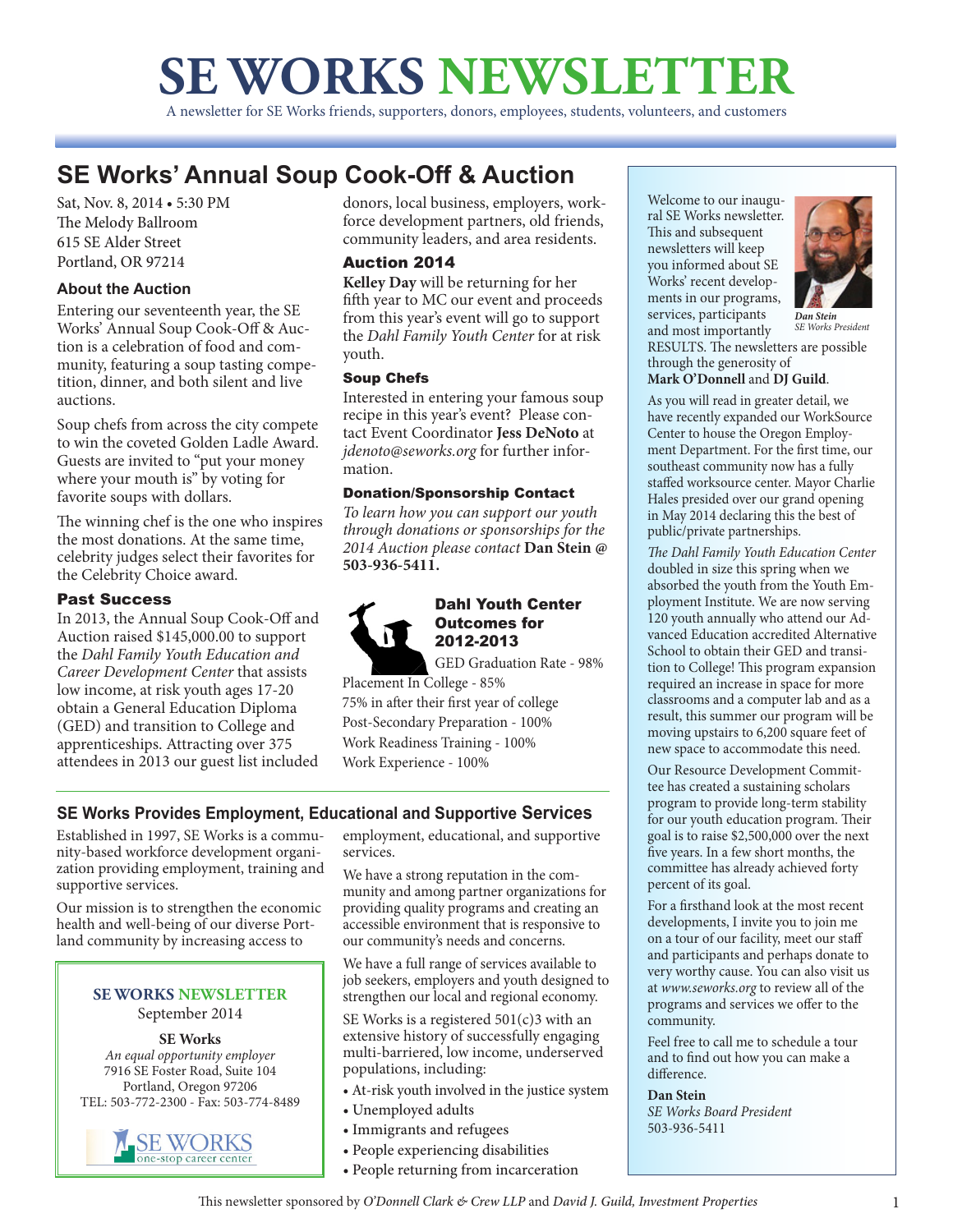## The Dahl Family Youth Education & Career Development Center

The Dahl Family Youth Education Center is for youth aged 16-21 who are interested in getting their GED while they prepare to transition to post-secondary educational and/or training opportunities.

#### *What Is It?*

Students are given support as they move through the program from a volunteer-led Pre-GED preparation class, to GED class, and while they transition to college. Staff members support and assist students as they strive to reach their college and career goals.

*The Youth Center helps students by providing:*

- **1. Pre-GED preparation classes**
- **2. Cohort-based GED classes, taught by licensed teacher**
- **3. Resume building experience**
- **4. Assistance with FAFSA process**
- **5. College and career placement**
- **6. Assistance with transitions**

## *Meet some of our customers:*

## Juleah Wheeler, "I always knew I was smart ..."

"I got pregnant when I was 16 years old, and I stopped going to school. I tried going to night school when I was pregnant, but it became too challenging, and I dropped out," says Juleah.

About a year later Juleah heard about the Youth Program at SE Works from friends who had gone here. They all said great things about the program, so she decided to give it a try.

"I came in one day and started taking tests and three months later I graduate from the GED program. The classes are great… they're small, so you get a lot of attention," continues Juleah. "I always knew I was smart but I never applied myself until enrolling in SE Works' GED classes."

Her parents were drug addicts, and she and her four siblings were taken away when she was five years old. She went to



*Juleah Wheeler, her two sons, Patrick and Kennedy, Jr., with Kenny Sparks at GED graduation.*

different foster homes for a number of years but was eventually adopted by her grandparents.

Says Juleah, "I always felt 'less than' and I was angry and hung around the wrong crowd. I got in a lot of fights in school."

Right after completing the GED, Juleah got pregnant again so now she has two boys, Patrick and Kennedy, Jr.

"I just got a job at Burger King and I'm working full time. Kenny Sparks, SE Works Youth Program Director, got me the job. Says Juleah, "Before I came here I had never ever planned to go to college and now I'm completing first year at PCC. I'm going to be a registered nurse. Never would have happened without help from SE Works."

## Kevin Adair… one phone call changed his life



Kevin Adair grew up in poverty.

Kevin's mother was disabled, and they lived on very little. They moved around a lot and Kevin went to four different

middle schools.

"I never felt like I fit in. It's crappy having to move all the time. Social relationships and making friends was a challenge," says Kevin. "I got discouraged and dropped out of school. I just messed around for a couple of years."

Kevin's life began to change with one phone call.

"A friend of my aunt's told me about SE Works. The friend said he and his brother had gone there years ago. So one day the friend just called Kenny Sparks on the phone, and handed it to me. Turns out that this changed my life entirely," declares Kevin.

Says Kevin, "I came in and took some tests and within a couple of months I was in the GED class. After completing GED, I went straight to college."

Kevin continues, "I thought college was only for rich kids, but the staff at SE Works showed me that there were grants to help me pay for college. I have been going to Portland Community College for nearly two years and will soon enroll at Portland State College."

At SE Works, Kevin has learned about work ethic and how to work for something you want.

"SE Works has changed me. It's like a family here, both students and staff. They are friendly and helpful.This place makes you into a positive person," says Kevin.

## Justin Lewis is cooking



"I had a rather easy childhood. I do not have a traumatic story to tell," confesses Justin.

"Mom and dad separated when I was seven-years-old, and I lived with mom during

grade school and lived with dad in high school. I struggled in school and dropped out of high school in my junior year. I was depressed. I didn't go to school for two years," says Justin.

For two years, Justin just sat at home and mainly played the *Call of Duty* video game. He admits it was a distraction from real life. Says Justin, "It doesn't really teach you anything, but it does require you to use your brain power. And I was very good at it."

As Justin tells it, "My dad pushed me to no avail, so, after while he just gave up and said you'll have to figure it by yourself. Eventually, my dad and my brother, who also went through the SE program, talked me into coming in and talking to Kenny Sparks. I called Kenny on the phone, and he told me to come in right now, which I did."

Focusing as never before, Justin went through the GED program in four months. "The best day of my life was graduating from the GED program. It enabled me to get my confidence back. I made lots of good friends in the class and even met my girlfriend," relates Justin. "The whole atmosphere is great here. Everybody gets the attention they need."

"I was not thinking about going to college when I came here. Now I've finished my first year at PCC and will transfer to Portland State after my second year at PCC. My long-term goal is to become a chef. I cook a lot, and I love it. PSU has a culinary program, and I'm going to pursue it," declares Justin.

## Here's how you can help!

*By DJ Guild, Resource Development Committee*  We are looking for more supporters and prospective donors who are touched by the youth in our program. Our youth program offers hope and makes a difference in a troubled youth's life.

Our development committee has created a sustaining scholars program to provide long-term stability for our youth education program. We have raised over one million dollars in the last five months. Our goal is to raise \$2,500,000 over the next five years.

Please contact **Dan Stein** at **503-936-5411**  about becoming a donor.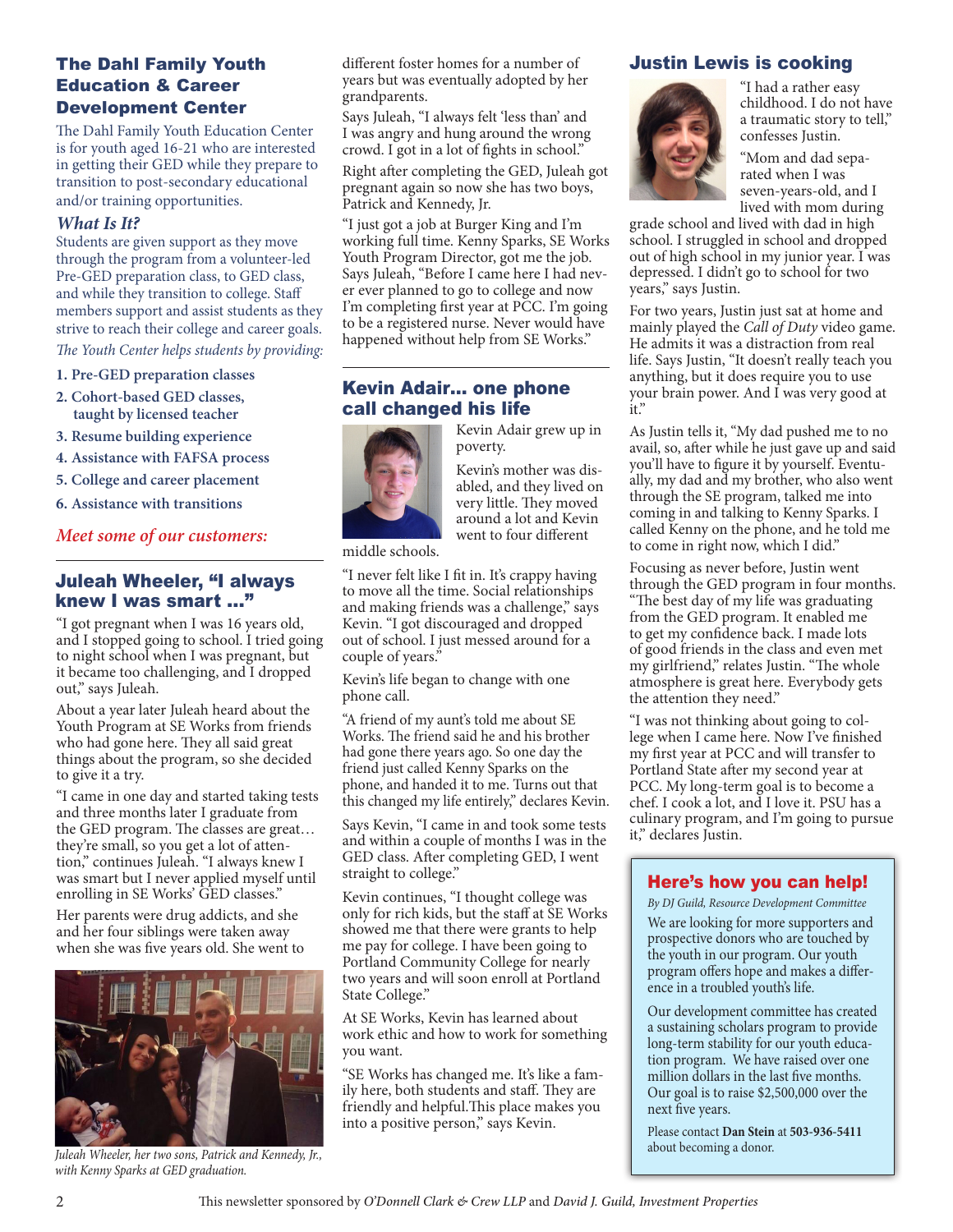# **Thelma Moss is "in love with the work"**



"My life's story is a million miles long," says General Educational Development (GED) graduate, Thelma Moss.

"My childhood was very rough. I grew

in Portland with three sisters and my mother who was struggling to make ends meet," says Thelma. "I took care of my dad on my own in the final stages of his cancer when I was 12. I was sexually abused by family and was once in a physically violent relationship."

Thelma went to six different high schools before settling in at SE Works. "I'd always heard about the SE Works Youth Program, and more specifically, Kenny Sparks, Student Services Coordinator of the program. People kept telling me to go talk to him, and that he would get my future on the right track," reports Thelma.

"I enrolled in the GED program, and once I finished my GED, everything came full force. I was to be taking college placement testing the following week, and starting classes two weeks later. I didn't have a moment to think whether or not I wanted to go, I was doing it," says Thelma.

Thelma is currently attending Portland Community College and boasts, "I've been there about three years, and with support from S.E. Works, I have passed every class I've taken."

At PCC, Thelma started out to be a dental technician, making crowns and bridges. She would have graduated in June 2014, however, last December SE Works offered her a position as an Operations Assistant at SE Works. As Thelma tells it, "I completely fell in love with the work that we are doing here. I changed my major and am now getting my transfer degree to go to Portland State where I will study sociology and psychology."

"In my job at SE Works, I make it a point to be accessible to everyone. I do projects like putting together packets and helping co-workers prepare for their workshops, and serving customers," says Thelma.

Asked, who was the person who most influenced her and how, Thelma replies, "That's easy, Kenny Sparks. He has influenced me and continues to inspire me with his dedication to helping students. Kenny makes himself available to all his students day or night. He's always just a cell phone call away."

"Whatever the needs, I want to be available to help whenever and wherever I can," continues Thelma, "I know that's a bit ambitious, but I am overjoyed with all I'm involved with at SE Works.'

## **Volunteer with SE Works**

Volunteering with SE Works is a very exciting and rewarding opportunity.

As a volunteer you will have the opportunity to contribute to the comprehensive employment and educational services we provide to our customers. You can provide your best service to the organization and community in the following positions:

#### Adult ESL Tutors:

Help adult students learn English as a Second Language. Read the position description or contact **Blair Orfall** at **(503) 772-2341**.

## Youth GED Tutors:

Help youth students earn their General Education Diploma! Read the position description or contact **Catriona Setliffe** at **(503) 772-2327**.

#### Youth Tutors:

Help students earn their General Education Diploma! Contact **Blair Orfall** at **(503) 772-2341**.

#### Youth Mentors:

Assist youth students' transition into post-secondary education! Contact **Michelle Sanchez** at **(503) 772-2326**.

For any further questions or information about the Volunteer Program at SE Works, contact **Blair Orfall** at **(503) 772-2341**.



## **More Room to Help More Kids**

The SE Works *Dahl Family Youth Education & Career Development Center* inspires youth toward brighter futures. Our unique alternative education program is designed to get at-risk students back on track toward high school completion and college and career readiness.

Over the last year the *Dahl Family Youth Education & Career Development Center* has undergone extensive growth, and is continuing to expand.

While The Center was initially developed to address the education needs of the economically and educationally deprived outer SE neighborhoods, we now offer services to Portland metro, North and Northeast Portland, Clackamas, Hillsboro and Gresham. This is due to the incredible fund raising efforts of the SE Works Board of Directors and Dan Stein and DJ Guild who lead the SE Works Resource Development Committee youth fund-raising drive. The funds come from generous donors who believe all kids are one caring adult away from being a success!

In April, 2014 the number of students in the GED class doubled, and for the first time in 17 years The Center added a second teacher! With increased students and staff it became evident that the center had outgrown its current space.

Fund-raising efforts resulted in the acquisition of a 6,200 square foot space, more than double the current 2,200 square foot space that The Center currently occupies.

In July, 2014 we began the four month process to redevelop the new space. The new Center will be equipped with two classrooms and offices for school administrators. It will boast a kitchenette, computer lab and a lounge area. Renovations are scheduled to be completed mid-fall 2014.

The Center is a safe place for students, and it is a place where they can receive positive adult support, and can congregate with friends. Students attending the *Dahl Family Youth Education Center* become part of the extended SE Works family of staff, volunteers and donors. We wrap a village around these youth to ensure their success!

# **Visit SE Works On Line ... and Social Media**

We've recently overhauled our



http://www

And hook up with us on Facebook at *https://www.facebook.com/seworksinc* and Twitter at *@seworksinc.*